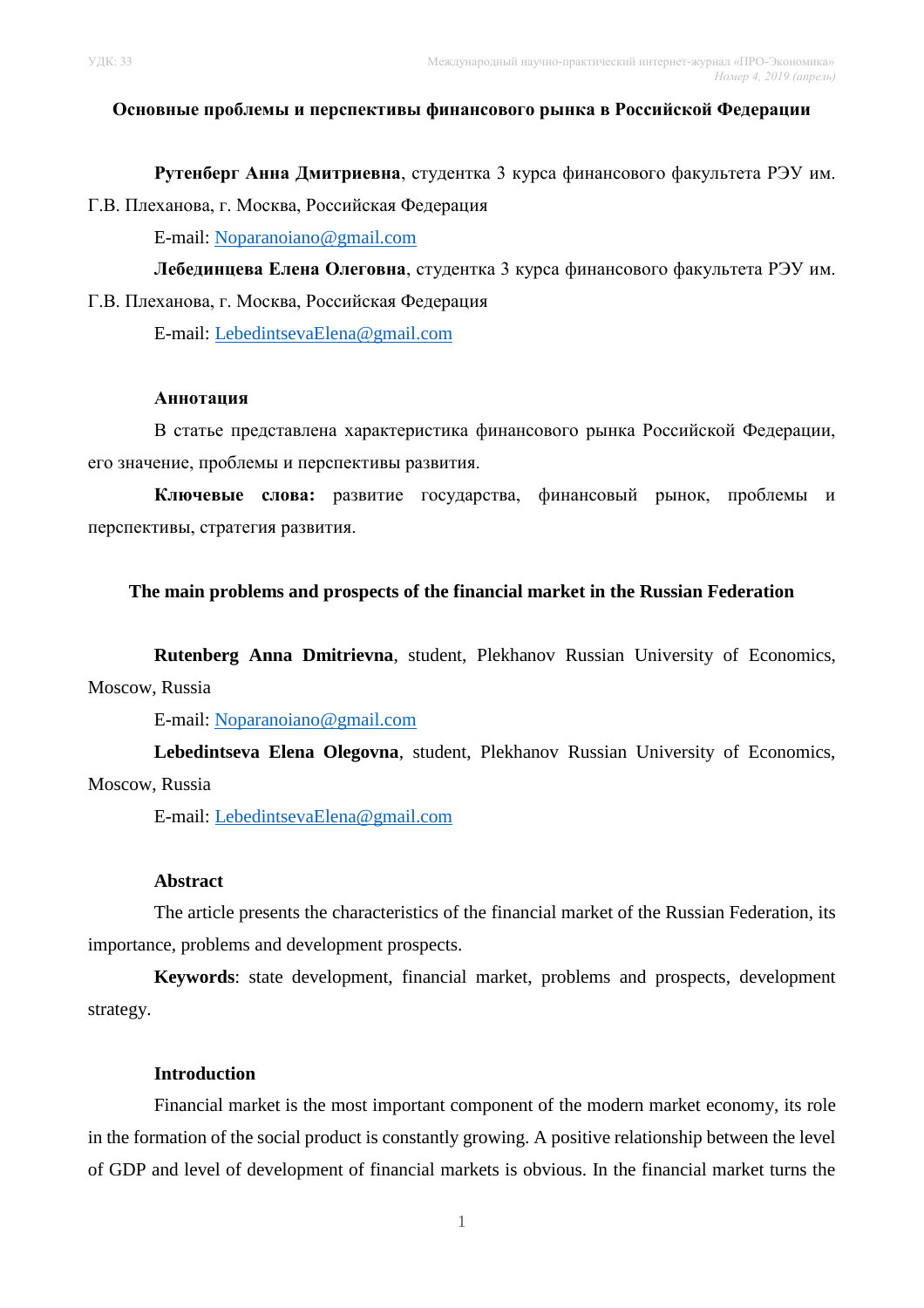main part of the money and appears more money of the household. In developed countries, about 40- 50 percent of the population is individual investors (participants of the transaction on the financial market). In Russia this figure is less than one percent. However, the fact of the formation and successful functioning of the various segments of the financial market indicates the development of a market mechanism.

The aim of work is to study the peculiarities of the Russian financial market and studying the trends of its development.

Tasks of the paper:

- 1) to study the concept and structure of the financial market;
- 2) to consider actual problems of the financial market in Russia;
- 3) to identify the development prospects of the Russian financial market.

# **Essence, functions and role of the financial market**

A financial market is a broad term describing any marketplace where buyers and sellers participate in the trade of assets such as equities, bonds, currencies and derivatives. Financial markets are typically defined by having transparent pricing, basic regulations on trading, costs and fees, and market forces determining the prices of securities that trade.

The main function of the financial market is the transformation of inactive cash into loan capital.

Functions of financial market are:

- formation of the system of interest rates
- mobilization of temporarily free funds through the sale of securities;
- financing the reproductive process;

 the distribution function contributes to the flow of capital between industries, companies, others market actors;

improving the efficiency of the economy as a whole.

Functioning of market economy is based on functioning of the various markets which can be grouped in two main classes: markets of production (goods and services) and markets of labor and financial resources.

The financial market is a mechanism of redistribution of the capital between creditors and borrowers by means of intermediaries on the basis of supply and demand on the capital.

Financial market is a system of economic and legal relations related to the sale or issuance and circulation of financial assets.

Individuals who invest in activities of other market players, who buys certain financial assets are called investors and owners of financial assets. Those attracted by the availability of financial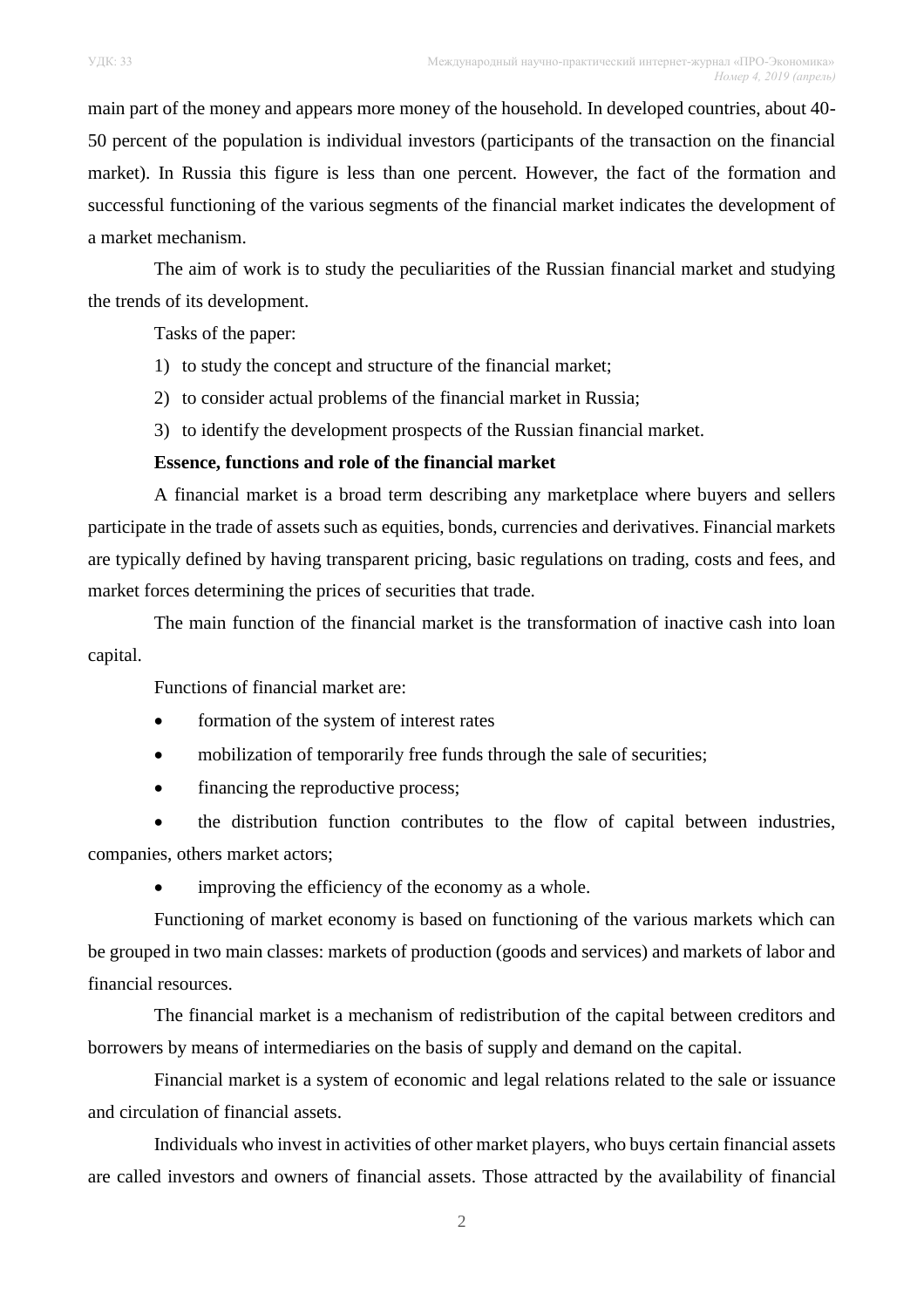resources through the issuance and sale to investors of financial assets, call the issuers of such assets. The one who attracts free financial resources through release and sale to investors of financial assets is called issuer. [3, p. 171]

In the financial market, every investor has certain considerations regarding risk and return of future investments in financial assets. They take into account the current situation on the financial market: the minimum interest rate and the interest rate levels that correspond to the different levels of risk. Issuers of financial assets seek to provide investors the required rate of return of their financial investments, in order to be competitive in the financial market.

Financial Markets play an important role in promoting economic growth.

It is commonly argued in the economic literature that a well-functioning financial sector creates strong incentives for investment and also fosters trade and business linkages thereby facilitating improved resource use and technological diffusion. By mobilizing savings for productive investment and facilitating capital inflows, financial markets stimulate investment in both physical and human resources. The financial sector also channels savings to more productive uses by collecting and analyzing information about investment opportunities. It has also been argued that the financial system can enhance efficiency in the corporate sector by monitoring management and exerting corporate controls.

## **The main problems and prospects of the financial market in the Russian Federation**

The financial market is an important component of economy of any state. So, in many ways, it affects the future economic development of the state as a whole and the welfare of individual economic agents. [2, p. 175]

Russian financial market performs the following functions:

the redistributive function is fundamental; it is ensuring the transformation of economic agents ' savings into productive investment.

Money market as an important segment of the financial market aims to provide management of current liquidity of the market in order to maintain the stability of the financial condition of market participants.

In financial market transactions are used in interest rates and profitability of various operations and, thus, is a function of market pricing.

The financial market provides market participants a set of tools that allow them to do various things, in which the allowed types of transactions with the purpose of receipt of income.

Financial market is a mechanism for the redistribution of risks by market participants.

The financial market is aimed at promoting a unified national financial market and, through this, helps to equalize economic conditions throughout Russia.

3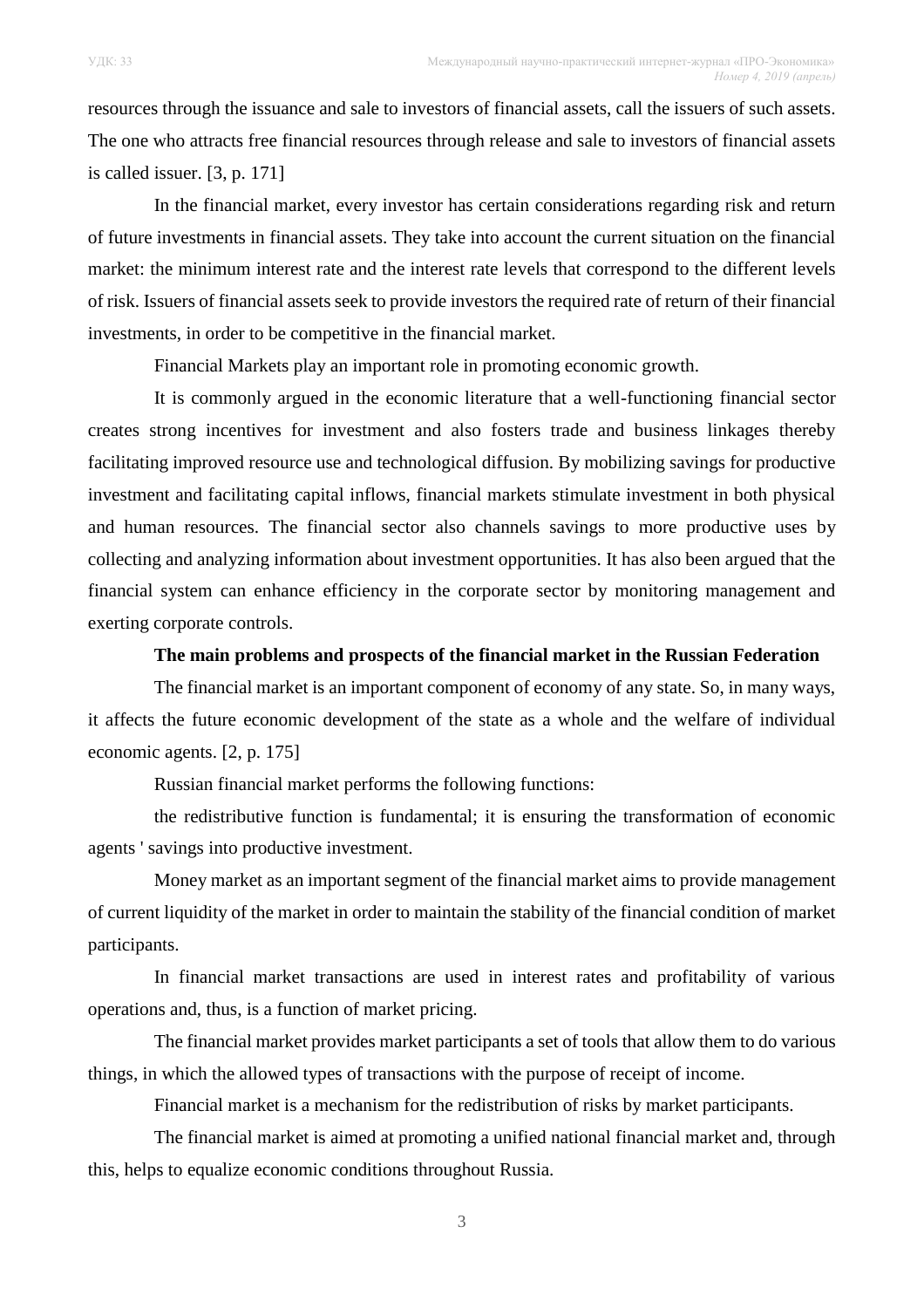market. The market management mechanisms and market regulation provide the adaptive ability of the market to prevent the spread on the Russian economy to external shocks and instability in foreign financial markets.

Currently, the financial market of the Russian Federation can be attributed to the developing and growing financial markets. However full growth is impossible in connection with issues that do not allow financial market "spread its wings".

It is necessary to allocate the following list of problems of the domestic financial market at the moment:

 Insufficient financing of the economy by using capital market instruments (in Russia, the volume of financing of the economy by using stock market instruments is less than 6%, while in countries with developed market economy – up to 80%) [5];

• Low share of actual capital in the financial market;

 Lack of a modern system of clearing centers, custodians, independent registrars that provide information transparency to all market participants, and relevant international standards;

 Lack of uniform conforming to international standards, classifiers, operations, technology, banks and exchanges (92nd place);

 Lack of sufficient legal knowledge by entering into partnership agreements to meet the unexpected losses from unexpected changes in the market;

 Mismatch of these forms of accounting standards to international level. A small number of domestic investors and the absence of a system for their protection;

- Lack of public awareness in the field of financial markets;
- Lack of infrastructure of the financial market:
- Insufficient number of personnel with high level qualification.

And that's not the whole list of problems hindering the development of the Russian financial market. Most analysts see only one way out of this situation: eliminating barriers of the development of the financial market by improving the legislation. To eliminate the negative tendencies that do not contribute to the creation in our country of a modern market economy, it is necessary to hold such an event as the improvement of the theoretical aspects of the assessment of the investment process that affect the financial market.

Such an event should be based on an objective understanding of the financial situation of investors through the use of practical experience, scientific data and management skills. One of the reasons for the uneven development of the Russian economy is the imperfection of the Russian legislation, which cannot guarantee the safety of investments in various sectors of the economy. Many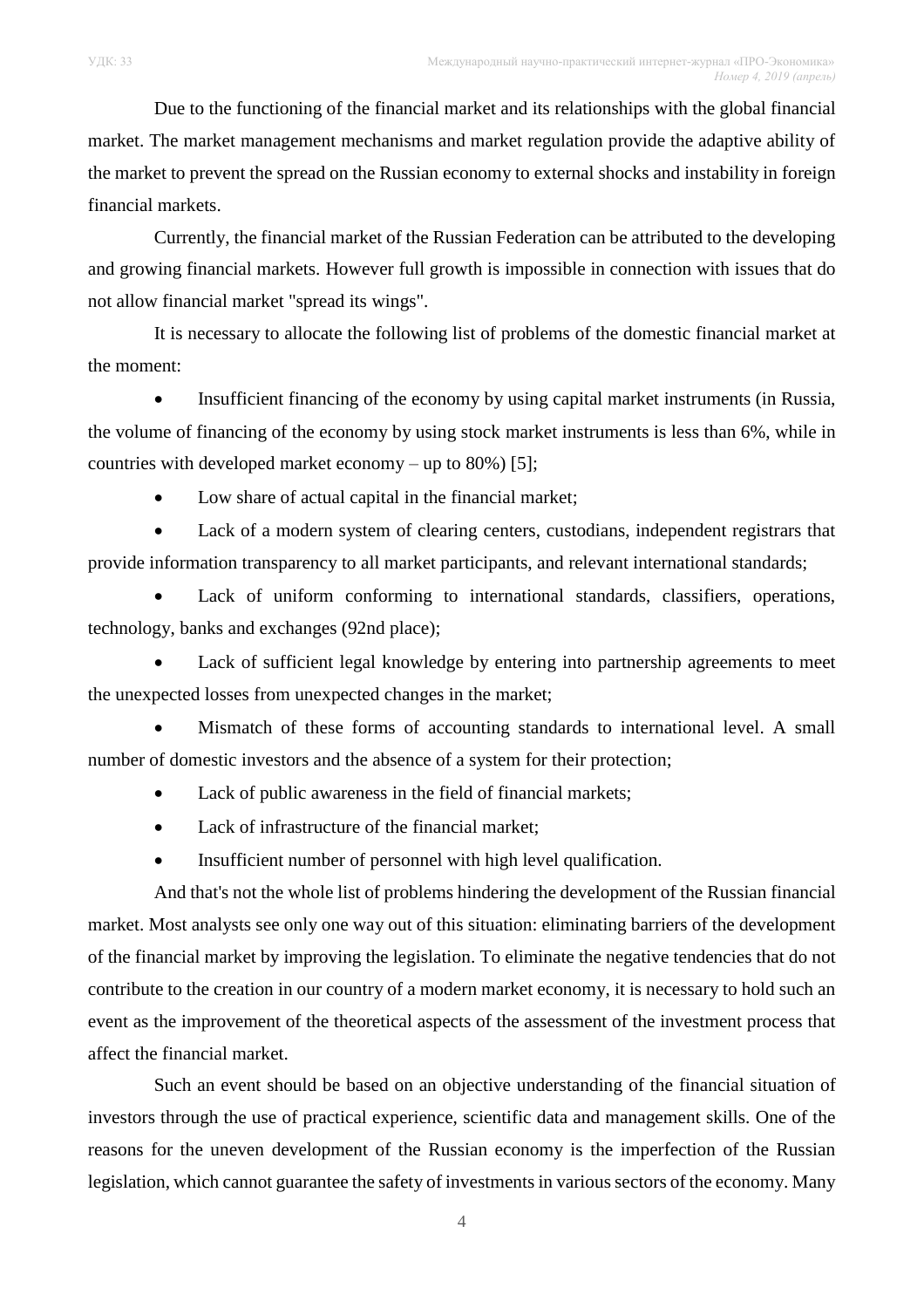foreign investors are reluctant to make significant investments in the Russian economy due to various bureaucratic obstacles, but also because of the uncertainty that their investments will return, and the high levels of corruption. Therefore, it is necessary to improve the legislative base of the Russian Federation and to fight corruption to foreign investors not afraid to invest in the domestic economy [4].

29 Dec 2008 the Government developed and approved the "Strategy for the development of the financial market of the Russian Federation for the period till 2020". It did not concern the issues and problems in the development of the insurance and banking sectors. Great attention is paid to the stock market. This strategy is aimed at creating a competitive financial center, main role in which play the stock market development. The presence of such a center in the country will become one of the priority indication of the competitiveness of the country's economy, growth of its influence in the world, a mandatory condition for its economic and political sovereignty. The authors of the strategy had the following objectives:

- Increasing the capacity and transparency of the financial market;
- Building an effective market infrastructure;
- Creating a favorable tax environment for the participants;
- Improvement of normative legal regulation in the financial market.

The strategy points the need to create conditions to reduce costs of output in the organized financial market of new fast-growing issuers, including innovation, venture capital, high-tech and investment companies. In addition, it should create a unified Federal body of Executive power authorized to perform state registration of issues of securities [1, pp. 17-18].

With the aim of attracting foreign investors to the Russian financial market, it was necessary to carry out the following series of events:

- To become more actively involved in the industrial chain of all States;
- To identify directions of development of foreign trade relations and to identify critical partners, sectors, methods of support of national exporters;
	- Promptly and effectively to impose trade duties for economic allies;
	- To activate the formation of integration forms of regional cooperation;
	- To improve customs tariff policy;

 Be more widely applied in practice, financial support for exporters by increasing the resources of the Fund of export credit insurance, financing, interest rates on loans, use of accumulated foreign exchange reserves;

To create a new niche for our goods and services in world markets.

But the approved strategy of development of financial market largely lost its relevance.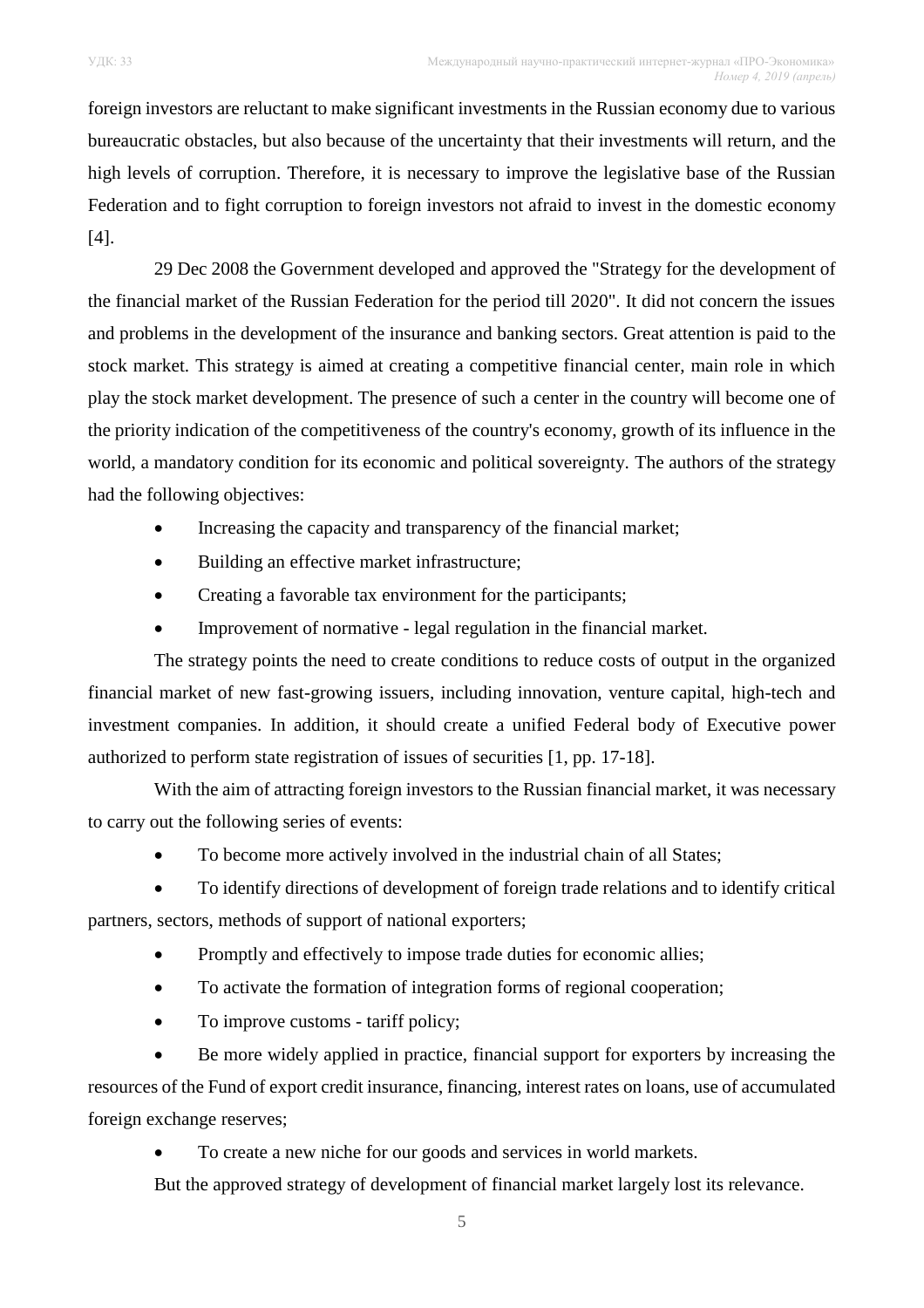The Board of audit chamber under the chairmanship reviewed the results of the expertanalytical event "analysis of the implementation in 2014 - 2016 years and the past period 2017 development strategy of financial market of the Russian Federation for the period until 2020 and assessment of the Main directions of development of financial market of the Russian Federation for the period 2016 – 2018: the Central Bank of the Russian Federation, the Ministry of Finance of the

Russian Federation, the Ministry of economic development of the Russian Federation".

At the Board meeting, attention was drawn to the fact that Russia has not yet established a comprehensive system of strategic planning of development and the stability of the financial market. The development strategy of financial market of the Russian Federation for the period up to 2020 and Main directions of development of financial market of the Russian Federation for the period 2016- 2018 are not built into the system of strategic planning documents. The strategy of financial market development, adopted in 2008, is not adequately reflected in the subsequent documents on the development of the financial market.

Target indicators of the Strategy of financial market development is determined unreasonably optimistic due to the fact that this document was developed before the financial crisis of 2008-2009 when a number of economic indicators reached historic highs, to repeat that failed so far (at that time, the price of crude oil was over\$ 140 per barrel, the RTS index reached 2500 points). For most of the target indicators of the Strategy of development of the financial market by 2020 is required to achieve further growth 2 or more times, according to some parameters in 10 and more times. Therefore, there is the risk of not achieving the stated in this document goals.

The legislation provides that development policies and ensure the stability of the financial market should be designed and conducted in cooperation of the Bank of Russia and the Government of the Russian Federation. However, the form of this interaction is not currently defined. For example, the Bank of Russia may not be a member of the state programs.

Nor in the strategy of development of the financial market or in the Main directions of development of the financial market does not raise the issue of improving the investment climate, the risk-return ratio of investments in the Russian economy, which is a key factor in making investment decisions. Meanwhile, the growth of capitalization of the Russian stock market in 2014-2016 was below the world average, while the volatility is much higher. In the opinion of the auditor, this fact is extremely unfavorable from the point of view of not only foreign but also domestic investors, and may hinder the development of Russian financial markets in case measures are not taken to reduce risks and increase returns on investment in the Russian economy, especially its priority sectors.

Up to the present time there is no holistic and comprehensive system of strategic planning of development and the stability of the financial market. Strategy of development of financial market

6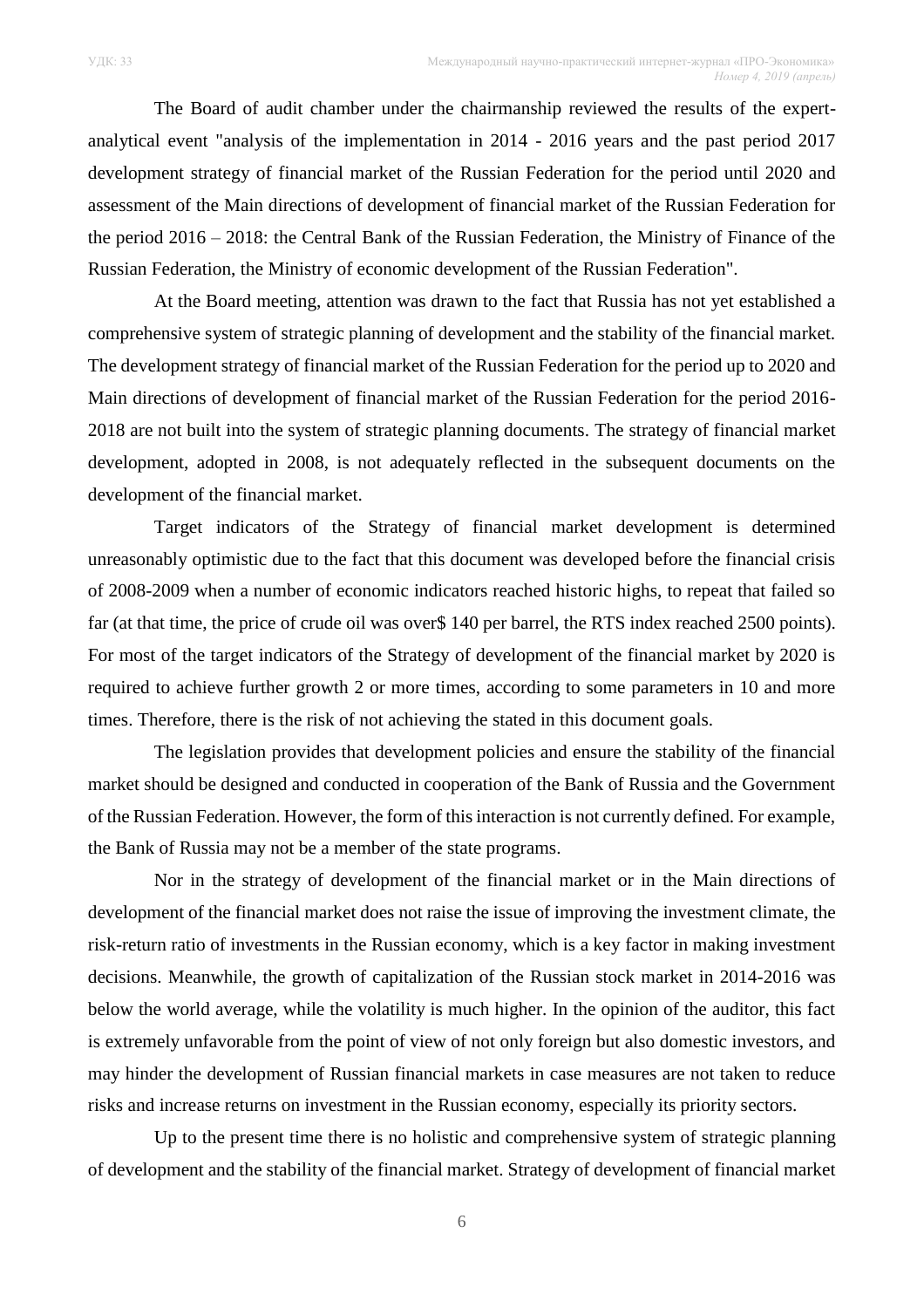largely lost its relevance, does not reflect the changed since its adoption, the conditions of financial market development and the distribution of powers in this sphere between the Bank of Russia and the Government of the Russian Federation.

The accounting chamber Board proposed to the Bank of Russia jointly with the Russian Government to study the issue of expediency of the further realization of the Strategy of financial market development in its current form, the inclusion of the Main directions of development of the financial market into the system of strategic planning, as well as on measures to reduce risk and increase the attractiveness of investments in the Russian financial market.

## **Conclusion**

State is inherently linked to the financial market and the financial market is the sphere of manifestation of economic relations between sellers and buyers of financial (monetary) resources and the investment of values between their value and use value.

Also, the strategy for 2020, we highlighted current trends in the functioning of the Russian financial market has shown what the problems are and how to handle them.

In conclusion it is advisable to bring a number of conclusions can be drawn from the study of the topics of this article: financial market is an organized system of trading in financial instruments.

The financial market is aimed at establishing direct contacts between buyers and sellers of financial resources. Through the financial markets is cross-sectoral, international mobility of capital. The mechanisms of these markets in this respect much more efficient than direct investment and optimize the structure and the dynamics of social reproduction.

Russia is rapidly developing its laws. The government bond market is the only developed segment of the financial market. This is a normal economic stage. The appearance of the following depends on our preparedness. To date, the issue volume of the GKO-OFZ market is 100 trillion. rubles. Already established 8 regional trade and Depository and settlement sites on the basis of currency exchanges in Moscow, Novosibirsk, Rostov-on-don, Vladivostok, Saint-Petersburg, Ekaterinburg, Samara, Nizhny Novgorod. These trading and Depository systems operating in realtime allow authorized dealers, and through them to hundreds of thousands of investors to invest their money in government securities, and the state to accumulate funds to Finance the budget deficit. Modern Russia is characterized by a rapid development of financial markets, especially securities markets. Unlike many countries in Eastern Europe we are formed not only in the capital and major industrial centers. If the country wants to maintain financial independence, it needs to balance between internal and external borrowing. The same is trying to do and Russia. Financial market regulation is aimed at its harmonization with the international standards, increase of information transparency of activities of professional market participants and their responsibilities.

7